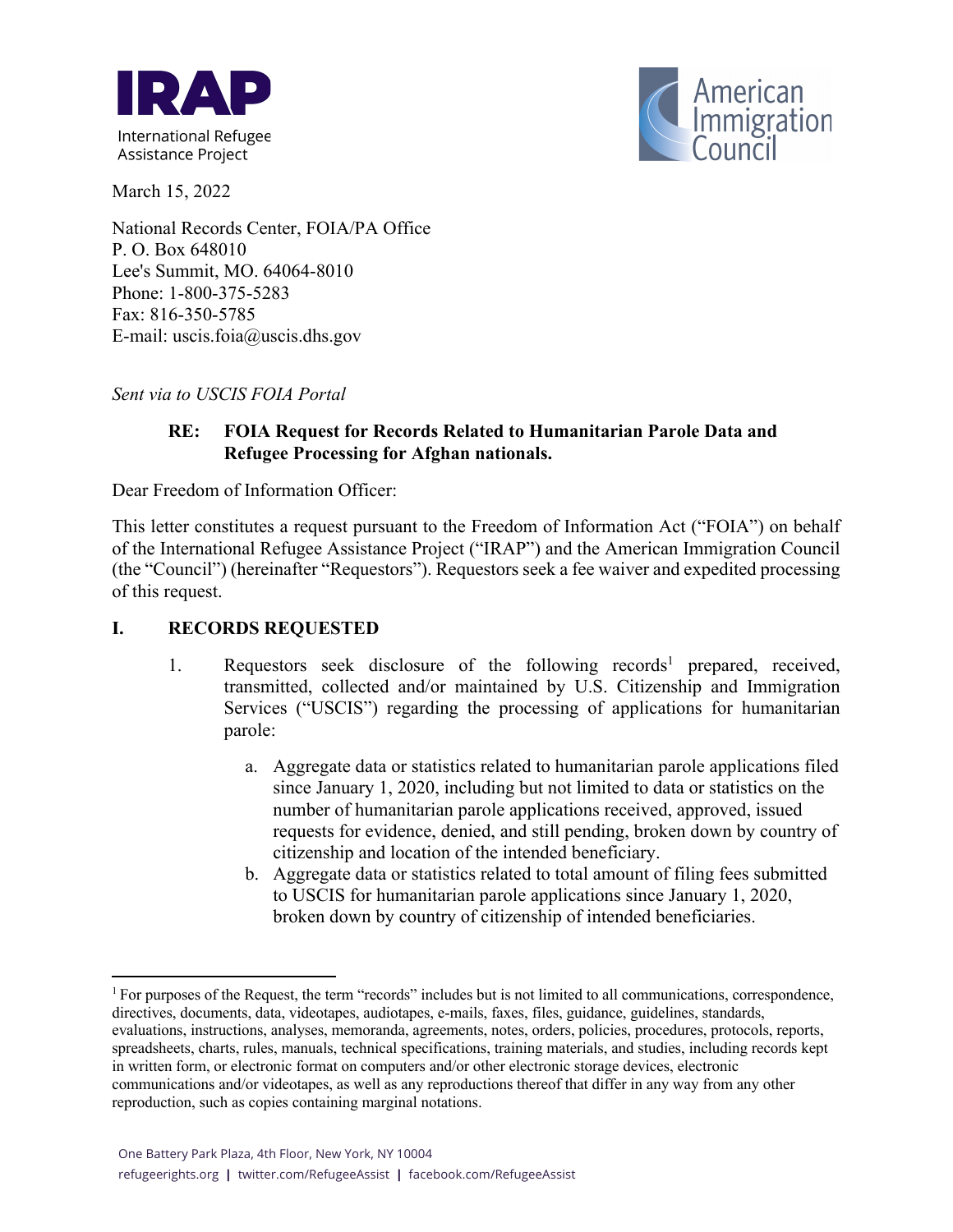- c. Aggregate data or statistics related to the total number of fee waiver requests for humanitarian parole applications received, approved, denied, and still pending, broken down by country of citizenship of intended beneficiaries.
- d. Current guidance, policies, directives, training materials, and similar documents regarding the processing of fee waiver requests for humanitarian parole applications of Afghan nationals issued after January 1, 2021.
- 2. The following records relating to the processing of asylum seekers or refugees:
	- a. Current guidance, policies, directives, training materials, and similar documents regarding the processing of Afghan refugees or asylum applicants.
	- b. Current video interview procedures regarding the processing of refugee or asylum applicants, including but not limited to USCIS Asylum Division Video-facilitated Interviews Standard Operating Procedures.

## **II. FORMAT OF PRODUCTION**

To the extent that data is responsive to our request, Requestors seek responsive electronic records in a machine-readable, native file format, with all metadata and load files. We request that any data be provided in a workable format, such as Microsoft Excel or comma-separated values (CSV) files. If terms or codes are not in the form template and/or publicly defined, please provide a glossary or other descriptive records containing definitions of acronyms, numerical codes, or terms contained in data responsive to this request. We request that you produce responsive materials in their entirety, including all attachments, appendices, enclosures, and/or exhibits.

For non-data files, Requestors ask that the records be provided electronically in a textsearchable, static-image format (PDF), in the best image quality in the agency's possession, and that the records be provided in separate, Bates-stamped files.

### **III. THE REQUESTORS**

IRAP is a  $501(c)(3)$  nonprofit and nonpartisan organization that organizes law students and lawyers to develop and enforce a set of legal and human rights for refugees and displaced persons. IRAP utilizes media and systemic policy advocacy, direct legal aid, and impact litigation to serve the world's most persecuted individuals and empower the next generation of human rights leaders.

The Council is a  $501(c)(3)$  non-profit public interest organization established to increase public understanding of immigration law and policy, advocate for the fair and just administration of U.S. immigration laws, protect the legal rights of noncitizens and citizens, and educate the public about the enduring contributions of immigrants. Through research and analysis, the Council informs policymakers at the national, state, and local levels who seek to understand the power and potential of immigration and to develop policies that are based on facts rather than myths. The Council also seeks to hold the government accountable for unlawful conduct and restrictive interpretations of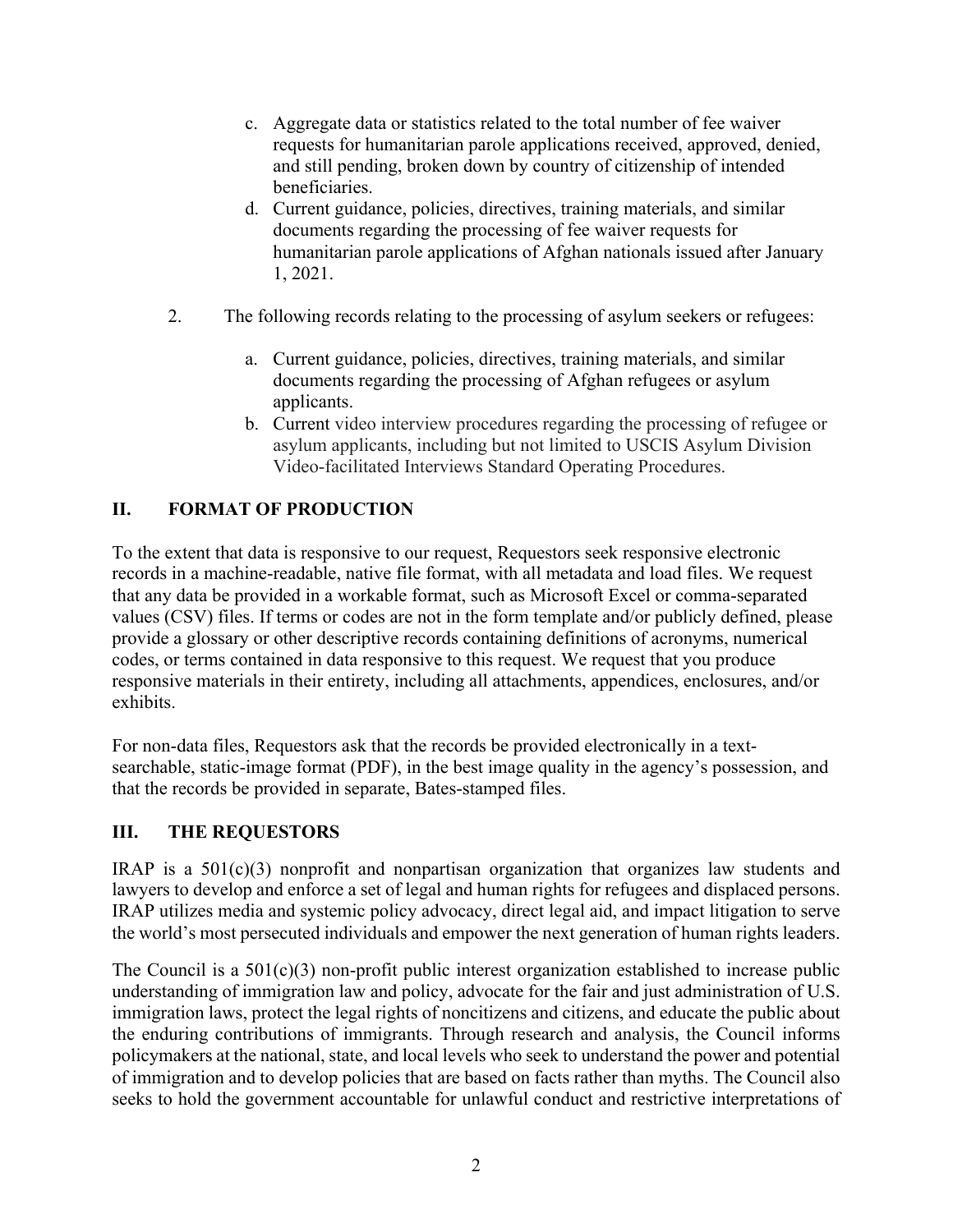the law and for failing to ensure that the immigration laws are implemented and executed in a manner that comports with due process through the pursuit of transparency and impact litigation. 

### **IV. EXPEDITED PROCESSING**

Requestors seek expedited treatment for this FOIA request pursuant to 5 U.S.C.  $\S$  552(a)(6)(E). As noted below, there is an "urgency to inform the public concerning the actual or alleged Federal Government activity." 5 U.S.C. § 552(a)(6)(E)(v)(II). In particular, there is an urgent need to inform the public and service providers about the records subject to this request, as they would shed light on the Administrations' humanitarian parole processing capabilities. Humanitarian parole provides much-needed humanitarian relief to individuals seeking safety in urgent crises, such as the collapse of the Afghan government after the United States' withdrawal of its military presence in Afghanistan. Since the fall of Kabul in August 2021, thousands of Afghan individuals have applied for humanitarian parole.<sup>2</sup> These applicants face grave danger under the Talibangoverned Afghanistan and others live in tenuous situations on U.S. military bases overseas or on U.S. soil.

Yet Afghan evacuees face significant delays in processing their applications for humanitarian parole, stymying their ability to access protection. There is widespread media attention and strong ongoing public interest surrounding the lengthy processing for Afghans seeking relief from the Taliban through humanitarian parole.<sup>3</sup> This coverage includes the expensive fees USCIS charges, and the challenges faced by applicants who attempt to pay these fees or request fee waivers.<sup>4</sup> Further, the refugee resettlement program has not proved to be an adequate alternative. The program is rife with delays and even temporary suspensions despite attempts to expedite refugee processing for Afghans.<sup>5</sup> Those applying for humanitarian parole and refugee resettlement, the

<sup>&</sup>lt;sup>2</sup> U.S. Dept. of Homeland Security, Operation Allies Welcome Afghan Evacuee Report 6 (December 2021), https://www.lirs.org/wp-content/uploads/2022/01/DHS-Operation-Allies-Welcome-Afghan-Evacuee-Report-FINAL-1.28.22.pdf.

<sup>3</sup> *See, e.g.,* Grace Nieland, *Veterans United Foundation donates \$100K to help Afghan families with MU ties,*  Columbia Missourian, October 19, 2021 https://www.columbiamissourian.com/news/higher\_education/veteransunited-foundation-donates-100k-to-help-afghan-families-with-mu-ties/article\_0983eb90-3056-11ec-92b4- 032eb7715ffe.html; Ally Peters, *With many interpreters, families still trying to leave Afghanistan, a local organization offers help,* RochesterFirst.com, September 21, 2021 https://www.rochesterfirst.com/news/with-manyinterpreters-families-still-trying-to-leave-afghanistan-a-local-organization-offers-help/; Dianne Solis, *Cornyn meets*  with Afghans, who tell him of the many left behind in their homeland, Dallas Morning News, October 15, 2021 https://www.dallasnews.com/news/immigration/2021/10/15/texas-sen-cornyn-meets-with-afghans-who-tell-him-ofthe-many-left-behind-in-their-homeland/; Aline Barros, US Inundated with Humanitarian Parole Requests from Afghans, Voice of America, February 15, 2022, https://www.voanews.com/a/us-received-overwhelming-number-ofhumanitarian-parole-requests-from-afghans-/6441411.html.

<sup>4</sup> *See, e.g.,* Jasmine Aguilera, *Tens of Thousands of Afghans Who Fled The Taliban Are Now Marooned in America's Broken Immigration Bureaucracy*, Time Magazine, January 26, 2022 ("The U.S. government has twice rejected their applications to be reunited with [the applicant] through an ad-hoc channel called humanitarian parole. While the rejection documents cite a problem with the fees that [the applicant] attempted to pay—a total of \$1,150"), https://time.com/6141516/afghans-humanitarian-parole/; Brian Osgood, *'Feeling of betrayal': Afghans await US response on parole*, Al Jazeera News, February 15, 2022 (noting over \$6000 in fees paid for an Afghans 11 family members, and millions of dollars in fees received by USCIS), https://www.aljazeera.com/news/2022/2/15/feelingof-betrayal-afghans-await-us-response-on-parole.

<sup>5</sup> *See, e.g.,* Miriam Jordan, *Afghans Who Bet on Fast Path to the U.S. Are Facing a Closed Door*, New York Times,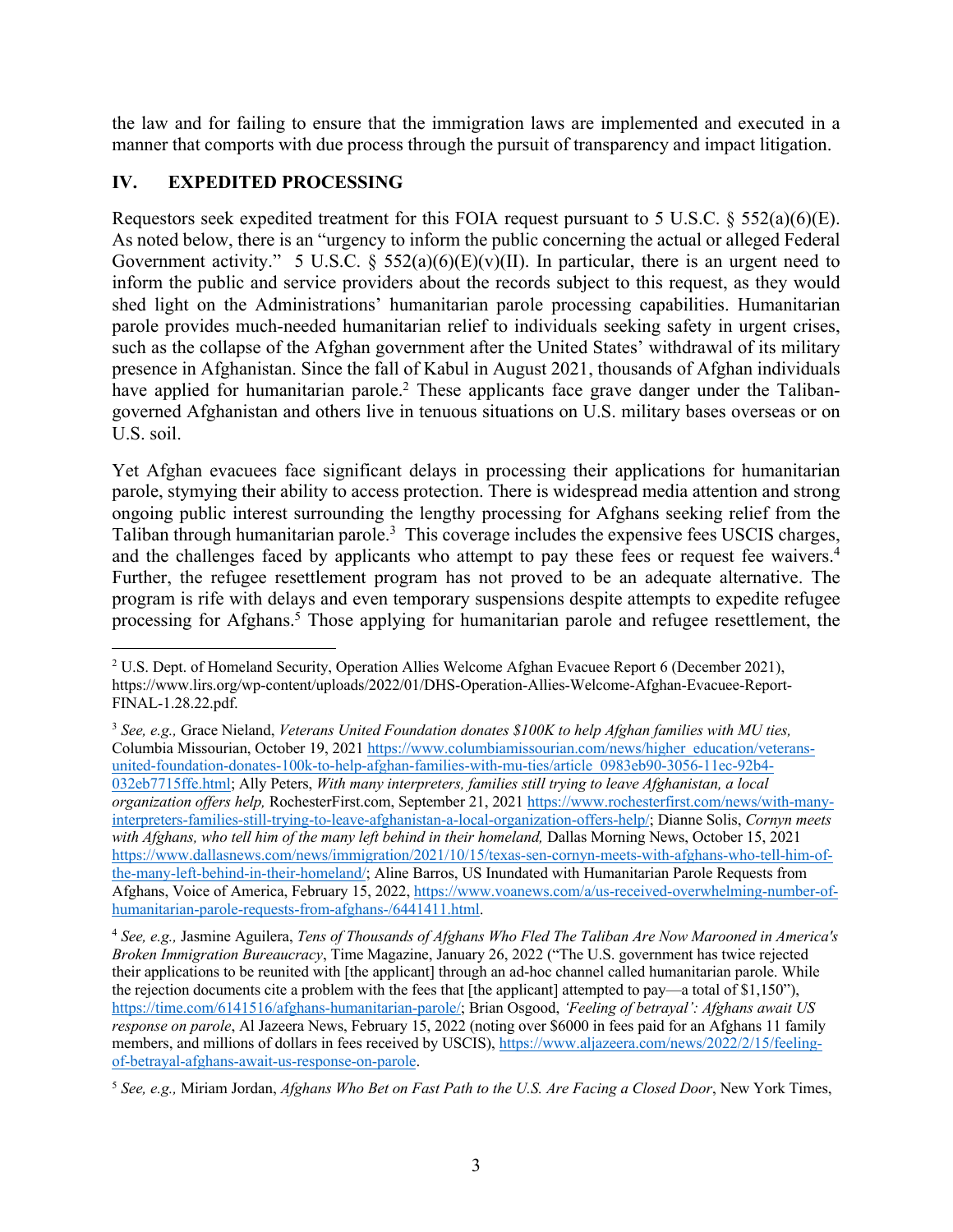public, and service providers urgently need information about delays in processing humanitarian parole applications, associated fee waiver processing, and refugee resettlement, as the safety and security of many hinges on these applications.

I hereby certify that the foregoing is true and correct to the best of my knowledge and belief.

# **V. FEE WAIVER**

Requestors seek a fee waiver on the grounds that disclosure of the requested records is in the public interest and is "likely to contribute significantly to public understanding of the operations or activities of the government and is not primarily in the commercial interest of the requestor." 5 U.S.C.  $\S$  552(a)(4)(A)(iii).

## 1. *Disclosure Will Contribute to the Public Understanding of USCIS Operations.*

The public interest criteria is satisfied when (1) the request concerns operations or activities of the government; (2) disclosure is likely to contribute to an understanding of government operations or activities; (3) disclosure contributes to an understanding of the subject by the public at large; and (4) disclosure is likely to contribute significantly to such understanding.6

USCIS is the component within the U.S. Department of Homeland Security ("DHS") with authority to review parole requests for all nationalities. Due to the dire humanitarian crisis that unfolded in Afghanistan after the United States withdrawal of troops from the country, President Biden directed DHS to lead and coordinate ongoing efforts across the federal government to support vulnerable Afghans, including those who worked alongside the United States, resettle in our nation.7 Humanitarian parole is a key component of the U.S. government's efforts to resettle Afghans arriving in the United States as part of the evacuation effort.

Despite this praiseworthy goal, reports suggest the implementation of humanitarian parole as an option for protection of Afghan evacuees has not been effective. In its report to Congress, DHS reported that the "vast majority of Afghan evacuees who entered the U.S. were granted humanitarian parole by CBP on a case-by-case basis at a U.S. port of entry."<sup>8</sup> However, media reports state that DHS has processed less than five percent of the applications for humanitarian parole received since July 2021.9

February 16, 2022, https://www.nytimes.com/2022/02/16/us/afghan-refugees-humanitarian-parole.html (noting that the refugee program takes several years); Laura Gomez, *U.S. halts resettlement of new refugees, prioritizes release of Afghan evacuees,* Nov. 15, 2021, https://www.azmirror.com/2021/11/15/u-s-halts-resettlement-of-new-refugeesprioritizes-release-of-afghan-evacuees/; Stef W. Kight & Jonathan Swan, *Scoop: White House plans expedited resettlement for Afghan refugees*, Axios, January 25, 2022 https://www.axios.com/biden-afghan-refugee-fast-trackqatar-afghanistan-57d744d0-7bf9-4ab1-a947-6be7a23a1102.html.

 $6$  6 C.F.R. § 5.11(k)(2) (2017) (DHS regulations outlining criteria for responses to requests for fee waivers under FOIA); see *also Judicial Watch, Inc. v. U.S. Dep't of Justice*, 365 F.3d 1108, 1126 (D.C. Cir. 2004) (citing 28 C.F.R.  $§ 16.11(k)(2)).$ 

<sup>7</sup> U.S. Dept. of Homeland Security, Operation Allies Welcome, https://www.dhs.gov/allieswelcome (last visited March 11, 2022).

<sup>8</sup> DHS, *supra* note 2, at 6.

<sup>9</sup> Jordan, *supra* note 5.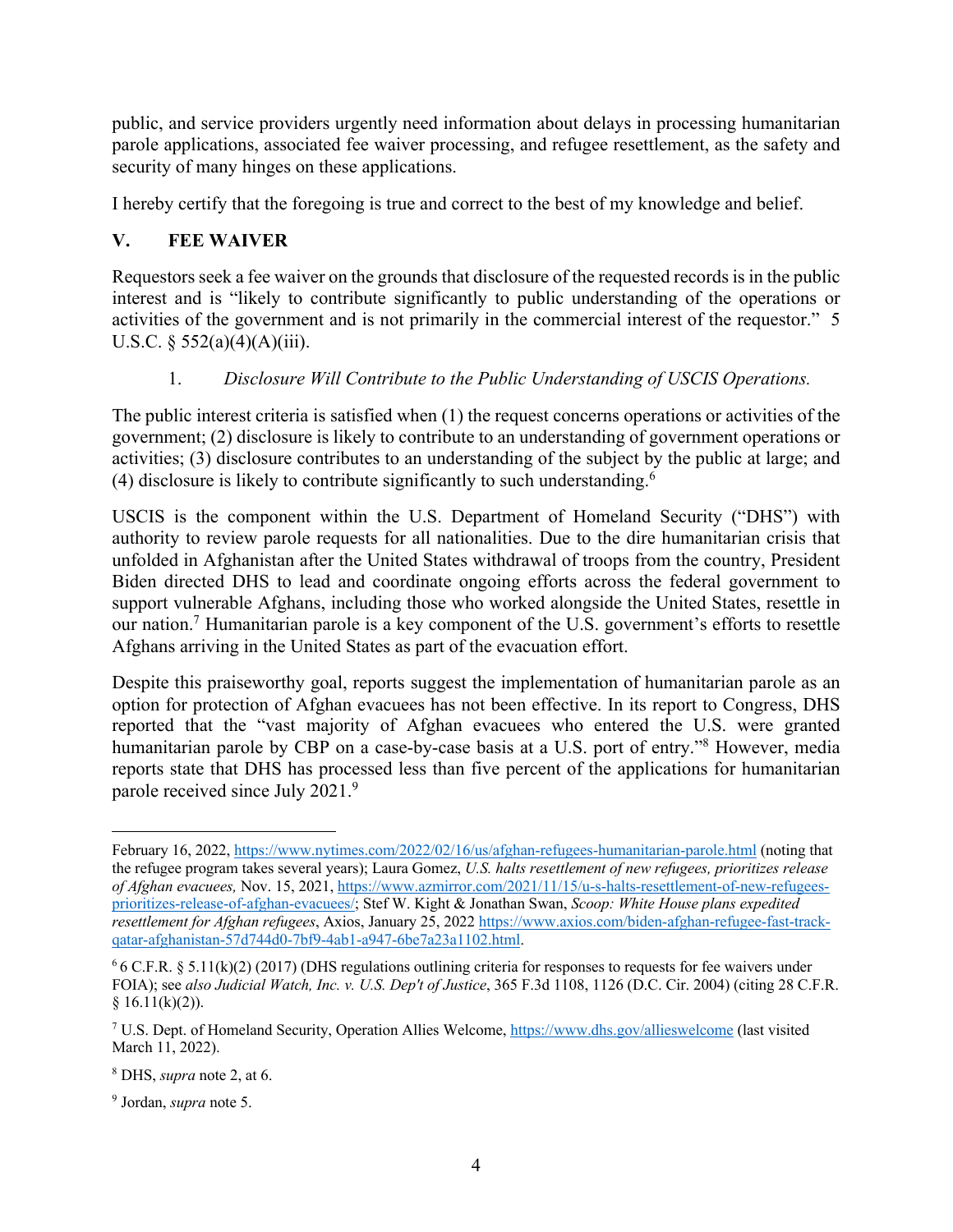This request is in the public interest because it meets all the necessary criteria. First, Requestors seek information that concerns USCIS' operations; in particular, requesters seek information about how the agency implements its humanitarian parole program with respect to Afghan applicants. The requested information will shed light on USCIS operations, including whether the humanitarian parole program is meeting its goals after the U.S. government announced that humanitarian parole would be a tool to assist Afghan evacuees.

Second, disclosure of this data will contribute not only to Requestors' understanding of whether humanitarian parole effectively assisted Afghan evacuees, but also will help the public at large discern whether humanitarian parole—a tool deployed by the U.S. government to aid Afghan evacuees enter the United States—is effective. There is very little knowledge of the applications adjudication process or the processing times related to humanitarian parole or refugee applications, or the agency's performance in adjudicating these applications. As IRAP and other service providers work with individuals facing danger in Afghanistan, records to clarify why Afghans face such significant delays in humanitarian parole and refugee processing are necessary.

Finally, the agency's disclosure of these records to Requestors will significantly contribute to the public's understanding of whether humanitarian parole has been effective. The seemingly contradictory data included in DHS' report to Congress and the numbers published in the media has contributed to confusion as to USCIS' effective use of humanitarian parole.

Both IRAP and the Council are non-partisan, non-profit organizations that have experience in disseminating information obtained through FOIA. IRAP publishes reports, know-your-rights documents, and other educational materials that are widely disseminated to the public, including through its website. These materials are made available to everyone—including tax-exempt organizations, non-profit groups, lawyers, law students, refugees, and other displaced people free of charge. IRAP also maintains a blog; publishes an electronic newsletter distributed to subscribers via email; and releases information via social media platforms such as Twitter and Facebook. Material obtained through FOIA are an integral part of this work, and IRAP routinely publishes materials that it obtains through FOIA.

The Council regularly provides information, including fact sheets, reports and other publications to the public based on its FOIA requests.<sup>10</sup> This information reaches a wide audience, which includes varied segments of the U.S. public. In calendar year 2020, the Council's website received more than 2.4 million pageviews from more than 1.4 million visitors. The Council also regularly shares information with national print and news media and plans to distribute information obtained from these FOIA disclosures to interested media. In keeping with its track record of synthesizing or otherwise publishing information on governmental

<sup>&</sup>lt;sup>10</sup> See, e.g., American Immigration Council, "The Electronic Nationality Verification Program: An Overview" (Jan. 26, 2021), https://www.americanimmigrationcouncil.org/research/electronic-nationality-verification-programoverview; Guillermo Cantor *et al.*, "Changing Patterns of Interior Immigration Enforcement in the United States," 2016 -2018, American Immigration Council (July 1, 2019),

https://americanimmigrationcouncil.org/research/interior-immigration-enforcement-united-states-2016-2018; American Immigration Council, "Stays of Removal Responses from EOIR" (May 2019),

https://americanimmigrationcouncil.org/sites/default/files/foia documents/board of immigration appeals interpret ation of stay of removal foia production.pdf; Guillermo Cantor & Walter Ewing, "Still No Action Taken: Complaints Against Border Patrol Agents Continue to Go Unanswered, American Immigration Council" (Aug. 2017), http://bit.ly/Council\_StillNoActionTaken.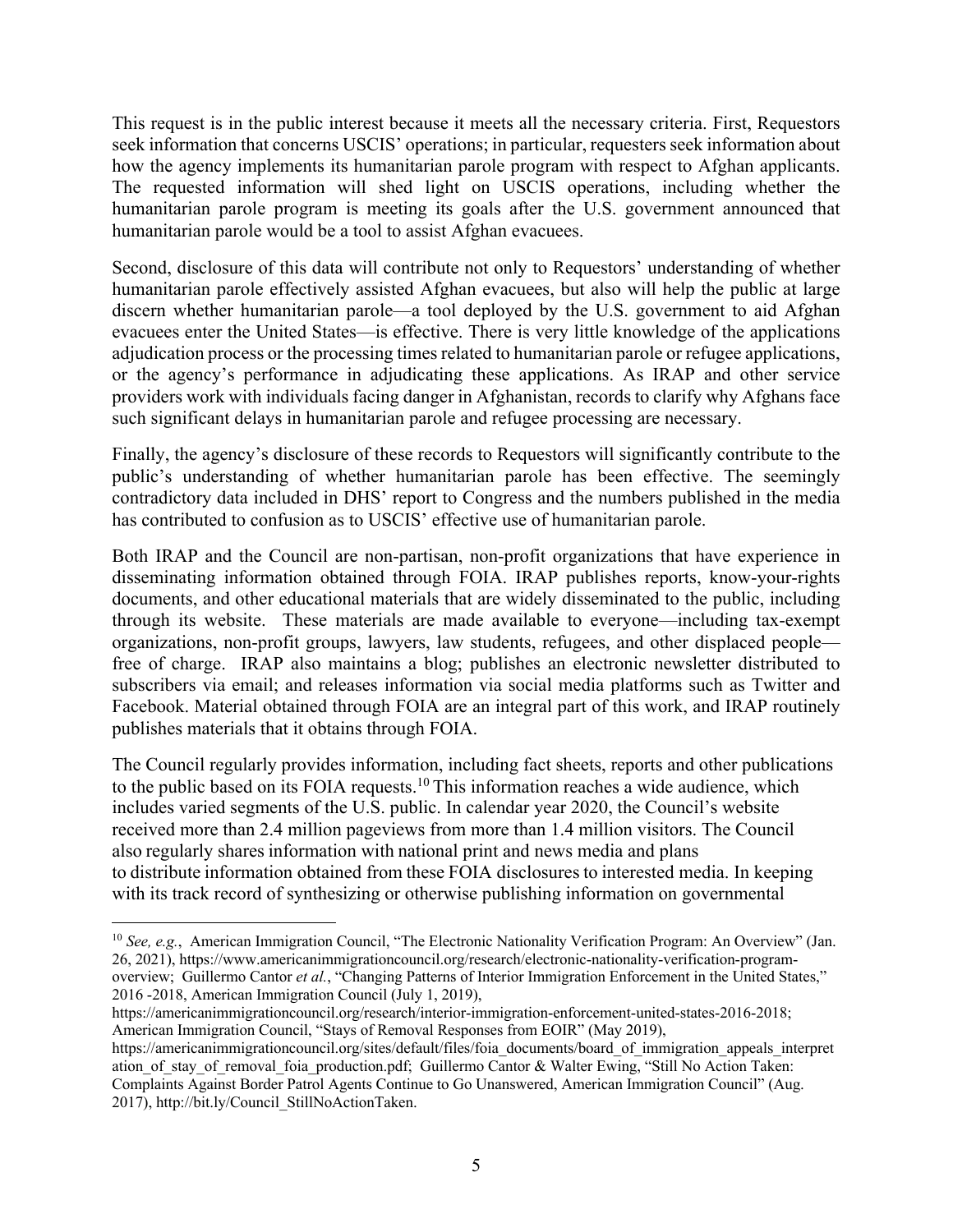operations shared in responses to FOIA requests, the Council intends to post documents received in response to this FOIA request on its publicly accessible website.

Requestors' demonstrated ability to disseminate information requested to the public will contribute to the public's understanding of USCIS' treatment of this vulnerable population. Further, the Council's commitment to disseminate this information widely and free of charge among its network of supporters ensures that disclosure is likely to contribute significantly to the public's understanding.

Thus, the request for information meets the public interest element for the fee waiver request rule.

### 2. *Disclosure of the information is not in Requestors' Commercial Interest.*

Requestors have no commercial interest in the records requested, and this request aims at furthering public understanding of government conduct: specifically, as described above, the urgent need for the public to understand the protocols the agency implemented to process humanitarian parole applications and the progress it made in implementing them.

As previously mentioned, IRAP plans to make disclosures obtained through this request available to IRAP's audience, which includes other tax-exempt organizations, non-profit groups, lawyers, law students, refugees, and other displaced people, free of charge. IRAP, as a not-for-profit organization has no commercial interest in the present request.

The Council, as a not-for-profit organization, also has no commercial interest in the present request. This request furthers the Council's work to increase public understanding of immigration law and policy, advocate for the fair and just administration of our immigration laws, protect the legal rights of noncitizens, and educate the public about the enduring contributions of America's immigrants. As with all other reports and information available on the Council's website, the information that the Council receives in response to this FOIA request will be available to immigration attorneys, noncitizens, and other interested members of the public free of charge.

Accordingly, the request is not primarily in the commercial interest of the requesters.

\* \* \*

Thank you for your consideration of this request. Please provide the requested records to:

Stephen Poellot International Refugee Assistance Project One Battery Park Plaza, 4<sup>th</sup> floor New York, NY 10004 spoellot@refugeerights.org

Please notify us in advance if the cost of producing the documents requested exceeds \$100.00. If you have any questions regarding this request, please contact Stephen Poellot at (516) 701-4666 or spoellot@refugeerights.org.